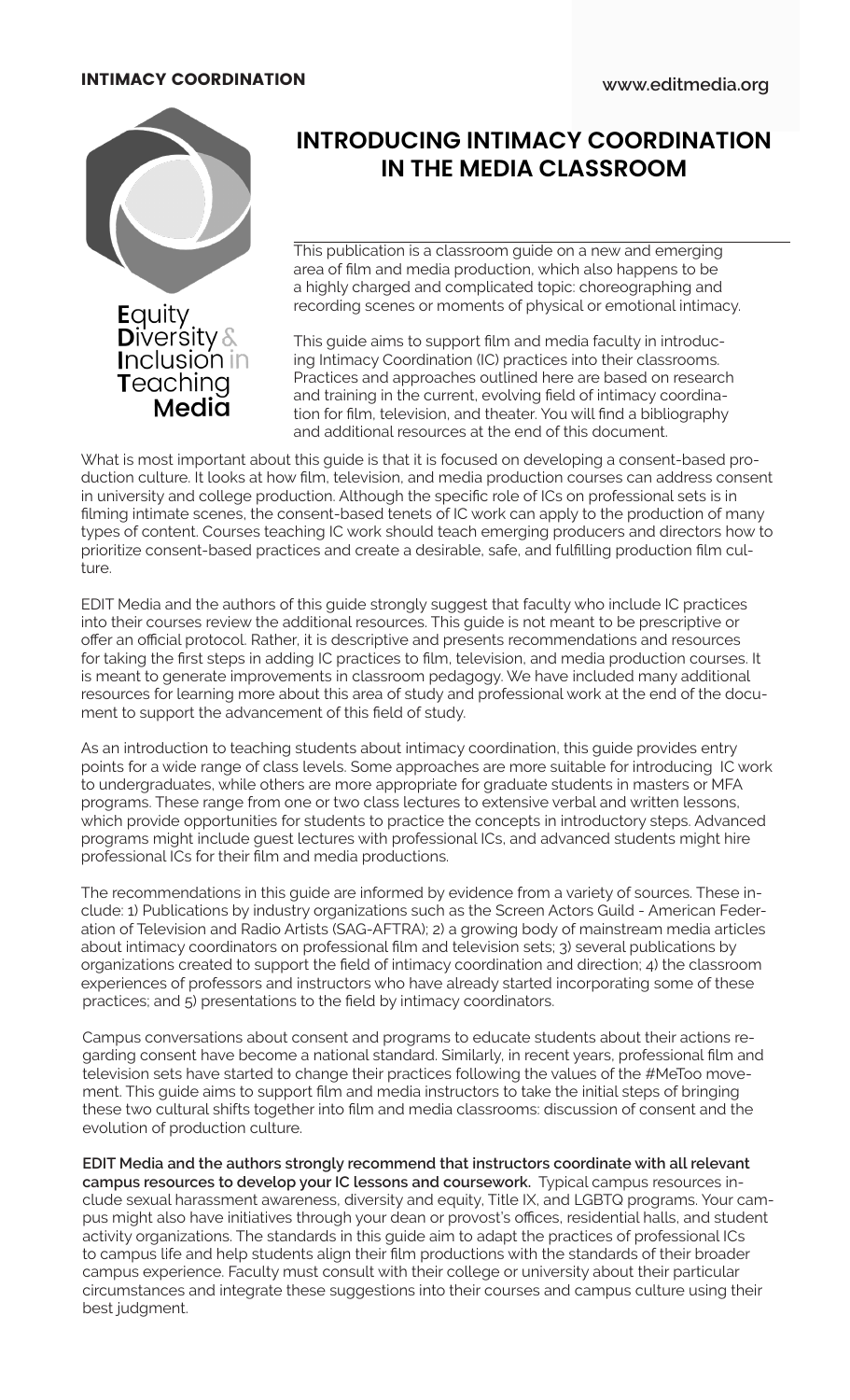Finally, a few practical notes about the purpose and audience for this guide:

- It is intended for all instructors teaching college-level film, media, and television production courses, from full professors to adjunct instructors and junior faculty. The terms "instructors" and "faculty" are used throughout to include all of these levels.
- It is also intended for any type of media production course. This guide focuses on actors because that is where the professional resources have developed. However, the same concepts can apply to on-camera talent in broadcast, commercial, documentary, and other types of media production, as well as to all crew roles.
- This guide also provides insight into production culture for film and media scholars and contributes to ongoing conversations and academic studies about the culture of creating films, television programs, and media.

# DEFINITION(S) OF "INTIMACY"

What is an "intimate" scene? Is it only nudity, or can it be kissing, hugging, groping/petting, or even holding hands? What about having a child sit on an adult's lap? What about a scene mixing sex with violence? Answering this question is an excellent classroom exercise.

While this definition will likely continue to evolve, officially, two of the primary professional and educational organizations fostering IC and ID work define intimate scenes in similar ways with one significant difference:

- Intimacy Directors and Coordinators (IDC) defines it as "An intimacy professional is a choreographer, an advocate for actors, and a liaison between actors and production for scenes that involve nudity/hyper exposed work, simulated sex acts, and intimate physical contact."<sup>1</sup> and
- Theatrical Intimacy Education (TIE) states a similar mission, to "empower artists with the tools to ethically, efficiently, and effectively stage intimacy, nudity, and sexual violence.<sup>"2</sup>
- Intimacy Coordinators Canada also include "high emotional content" along with nudity and simulated sex in their definition of the scenes that merit an IC.<sup>3</sup>
- ACTRA Toronto published a guide, "Best Practices for Scenes involving Nudity, Intimacy, Simulated Sex and Sexual Violence," which includes checklists and "questions to consider from auditions through to the editing of scenes that involve nudity, intimacy, simulated sex and sexual violence."4

Including sexually violent scenes as part of the discussion of IC work allows students to integrate other conversations on their campus, about informed consent, with an open and healthy discussion about how to film scenes portraying this on screen.

For students, deciding exactly what "intimacy" means might be much broader than these professional definitions. Engaging students in this discussion would be a meaningful step towards helping emerging filmmakers create a culture of informed consent. They might also include content far beyond nudity. For example, if TIE defines a rape scene as something that is considered an intimate scene, then it makes sense for a student-level production also to follow that definition. However, what about other fraught scenes? For example, would filming a scene about suicide, extreme drug addiction, or an expression of violent racial hatred benefit from the core concepts of IC work? These scenes all reflect the kind of contemporary realities students might want to explore in film, but might be challenging subjects for young filmmakers and actors to navigate.

IC concepts foster a "consent culture" on film sets. In classrooms, a consent-based culture can support greater participation from women, people of color, non-binary and LGBTQ students, and other groups historically excluded. In addition, students who wish to film emotionally challenging scenes might also consider how IC concepts help them create safe sets.

With that said, it is important to remember that IC work in film, and the theater corollary of ID work, both evolved to protect actors from "old approaches" to filming nudity and sex scenes, which were awkward at a minimum and harmful at maximum. These approaches also overwhelmingly affected young women. In "Staging Sex: Best Practices Tools, and Techniques for Theatrical Intimacy," TIE co-founder Chelsea Pace describes one "old approach" that did not work: "Just Kiss Each Other!— When a director wants the actors to kiss, tell them to just kiss each other!.... This seems like the most obvious, quickest, least awkward approach for many directors. And if the actors weren't okay with it, they would speak up. Right?"<sup>5</sup> The author then describes why this approach actually does not work, from how the power dynamics in the room inhibited actors giving valid consent to differences in a creative vision of how scenes like this should look and feel. Furthermore, for faculty and instructors, this would be an extremely inappropriate way to conduct a classroom lesson. Without an effective pedagogy to teach the filming of intimate scenes, we cannot provide as full of an education as they might in a course including IC principles.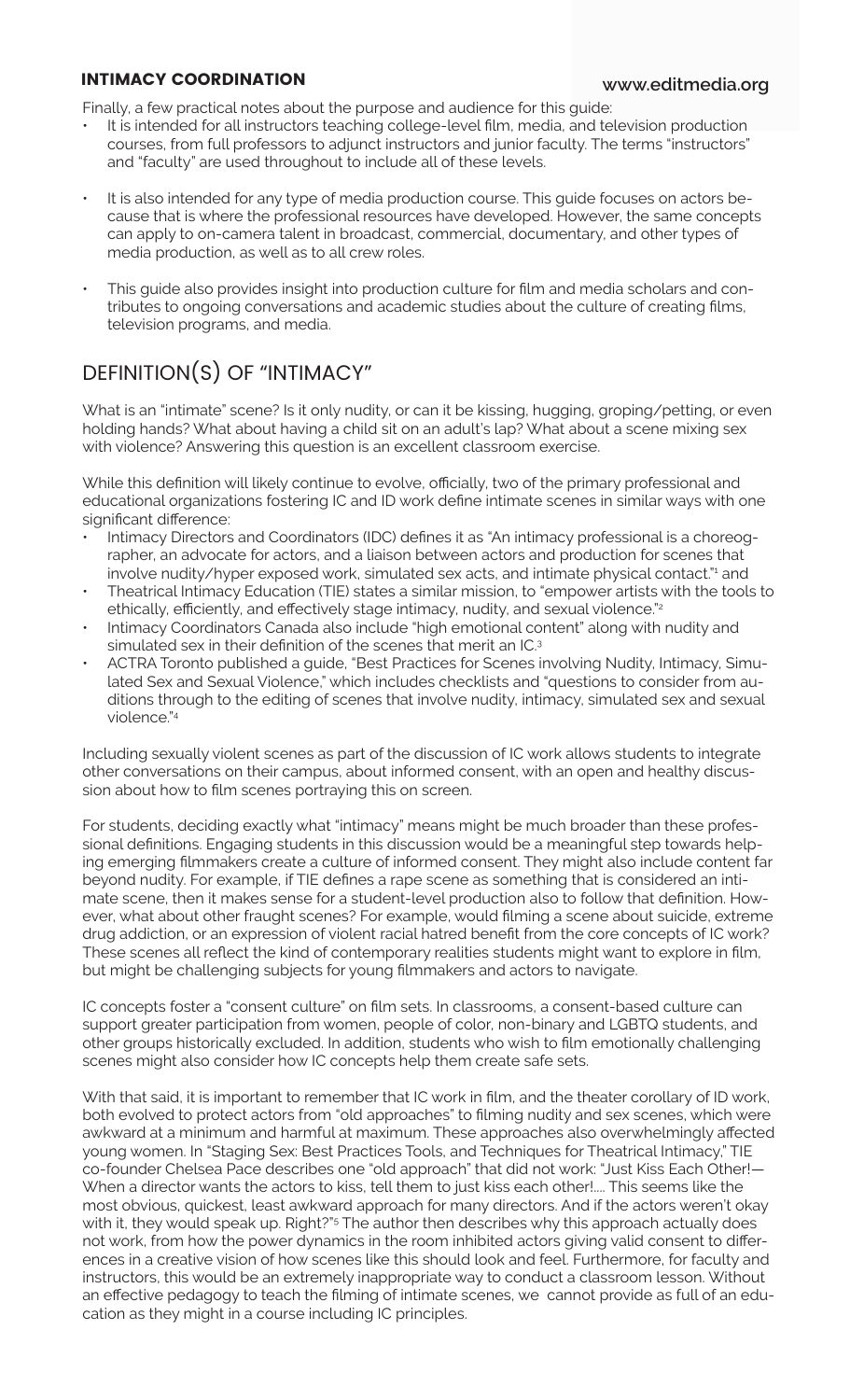### BEYOND INTIMATE SCENES: SAFETY IN MANY SETTINGS

Teaching the basic pillars of IC prepares students to navigate filming many challenging scenes that could be considered traumatic, emotionally difficult or revealing, or merely awkward. Students routinely plan productions that explore physical violence, racism, sexism, domestic abuse, murder, addiction, other extreme emotional vulnerability, and many potentially traumatizing behaviors. All stand to benefit from the Five Pillars and a consent-based culture on film sets. All might also benefit from practical techniques like a closed or minimal film set, communication prior to filming, detailed choreography of the scene, and "opening" and "closing" the scene.

Understanding the basics of IC work can support student filmmakers to work more effectively with actors to represent various challenging or taboo subjects and complicated emotions and characters

### WHAT IS INTIMACY COORDINATION?

Intimacy Coordination (IC) is an emerging practice in television, film, and theater. Theater and live performances have a parallel emerging practice of Intimacy Direction (ID), which has very similar standards of consent-based work, although a different set of practices. For this guide, the focus is on IC work in film, television, and media production.

The goal of IC work is to create a work environment where the actor(s) feels safe performing intimate actions or scenes. As detailed above, the definition of an "intimate action or scene" can vary. It might have an even broader definition in a college classroom than on professional sets. Typically, intimate actions and scenes might include hugging, kissing, simulated sex, and nudity, for example. Many organizations also include scenes that involve sexual violence. In addition to nudity and simulated sex, IDC published a flowchart, "Do We Need an Intimacy Director?" which walks directors and producers step-by-step through a decision-making process. The flowchart asks if the scene contains: "heightened sexually charged moments, such as intense kissing" or "scenes in which the actors are physically and emotionally uncomfortable." It also includes scenes involving "special choreography, like a striptease" and scenes "when power dynamics or pre-existing relationships might necessitate the use of an outside eye" as content that would require hiring an IC.

IC professionals follow core concepts of consent and communication, formalized into the Five Pillars by one of the first organizations in the field, Intimacy Directors International (IDI), a non-profit organization. Formed in 2016, IDI created a foundational document describing the five key components of IC work. They shared this core pillar document in the public domain as a way to support artists everywhere, and it has been widely adopted.<sup>6</sup> While IDI disbanded in 2020, IDC Professionals, another non-profit organization, expanded on this foundation by creating the IDC Resource Guide. Compiled by Marie Percy, this clear and helpful online guide frames IC/ID work, provides background articles, and many other resources. These core pillars yield volumes of insight for students pursuing careers as film directors, producers, showrunners, cinematographers, editors, and other roles for film students.

The IC's primary role is to serve as a liaison between the actor, director, and crew in the professional world. IC work begins at casting, continues through pre-production, and often involves the IC on set during production. ICs also are part of the post-production phase to verify that final versions of intimate scenes follow the agreements between the actor and the director.

It is essential to say that IC work is sex-positive. The role was designed to facilitate nude and intimate scenes, not ban or cancel them. In fact, the growing field of intimacy coordination would not exist if these scenes were cut. The goal of an IC is to support the production of films, television series, and other media in a way that celebrates the human experience, realizes the director's vision, and ensures the safety and confidence of everyone.

Highlights from the background of IC and ID training are:

**• Actor-created**. The open conversation generated by #MeToo included actors revealing how intimate scenes were filmed in ways that ranged from awkward and uncomfortable to non-consensual. In this wake, several actors created guidelines outlining safe and consensual practices for filming intimacy on set. The first IC organizations were formed and IDI published the Five Pillars. The Pillars are: 1) Context; 2) Consent; 3) Communication; 4) Choreography; and 5) Closure. Each of these pillars offers opportunities to teach students about better and safer sets, how to work more effectively with actors, and how to be a better director.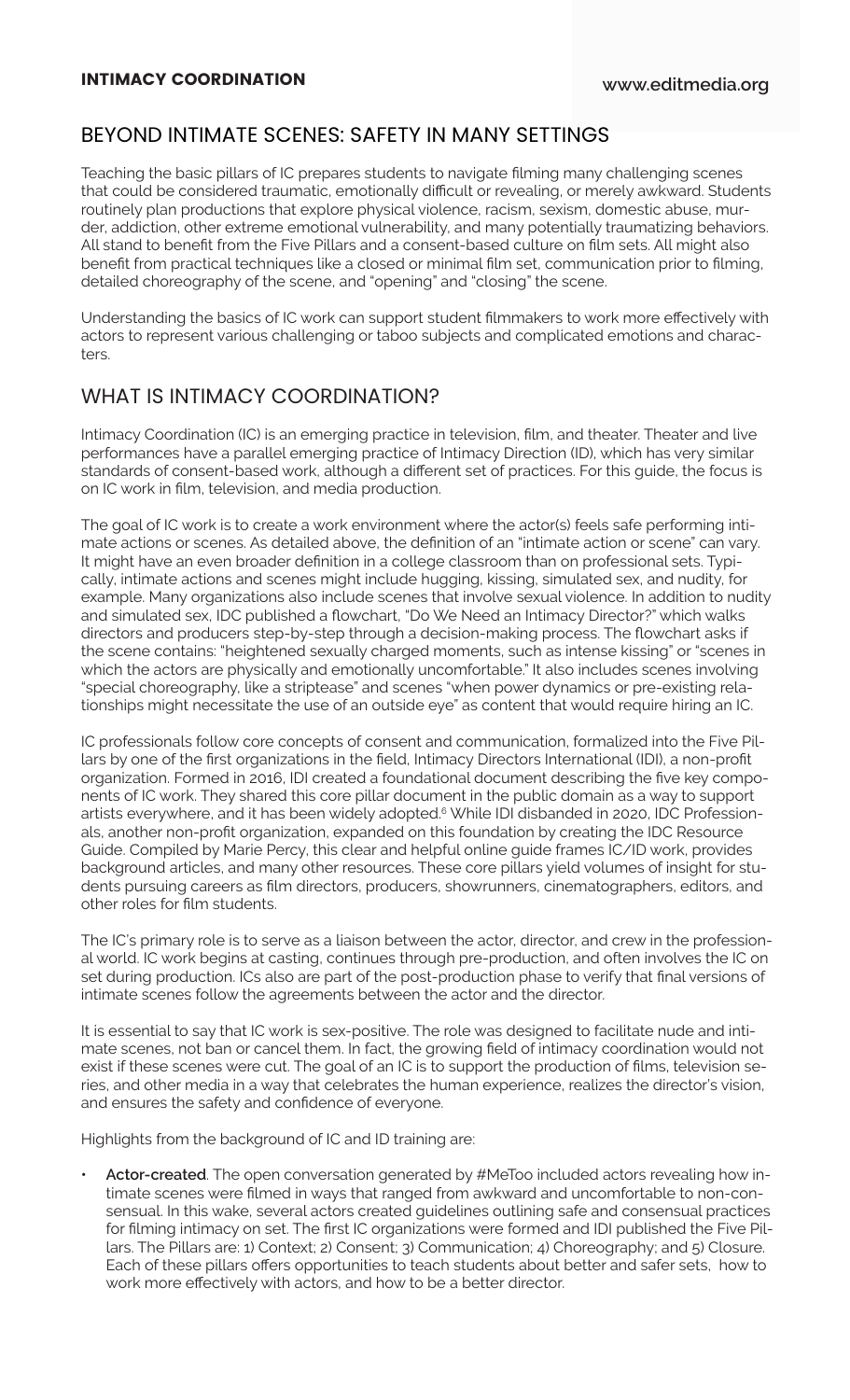- **• Industry Standard**. IC standards are swiftly becoming a requisite part of professional film and television sets. In 2019 and 2020, SAG-AFTRA introduced guidelines and protocols for ICs. HBO and other major production studios took strong, positive positions, and committed to using ICs on all productions that involve sexually intimate scenes. In addition, in 2021 SAG-AFTRA introduced sexual harassment reporting tools and an industry-wide accreditation program for ICs.
- **• The Future of Filmmaking.** Just as we prepare students for a wide range of technical and creative aspects of filmmaking, film schools play a critical role in introducing standards of safety and professionalism. Introducing the Five Pillars and other core concepts teaches film students to be as skillful in navigating intimate scenes as they would be filming any other type of scene, including murder scenes, action and fight sequences, and a scene involving weapons wranglers and stunt coordinators. Just as we teach new and evolving standards in writing, cinematography, directing, and other creative and technical areas, this guide introduces professional IC standards. Students who learn IC standards before they graduate and seek jobs will be ready to participate fully and continually improve the culture of film sets and creative productions.
- **• A New Professional Job.** Intimacy Coordination is a growing job in filmmaking. Becoming an IC is a viable career path that students might consider. By preparing them now, they will be ready to seek advanced training and accreditation. Some universities are beginning to hold workshops on IC work and even to create courses focused on it. Others help interested students find appropriate training outside of class.

### RATIONALE — WHY IS THIS IMPORTANT IN OUR CLASSROOMS?

This guide aims to develop professional ways to discuss filming intimate scenes. If a film course prepares students to create fight, dialog, observational, procedural, and murder scenes, why would it not also prepare students for scenes of intimacy between characters?

As film and media faculty, we teach students production culture as well as how to make films, television programs, and other media. We communicate many values about conduct on sets, from showing up on time and developing high artistic standards to treating equipment with respect and care. IC work expands these values to include practices that provide safety and respect for actors and crew. It attaches to the same concept and practice of safety we already accord to situations like filming scenes with guns, flames, explosives, animals, cars, underwater scenes, physical violence, and many others that are physically intimate in various ways.

While most faculty (and students) expect that student productions are at a "PG" level of physical interaction, such as kissing and groping, "intimacy" can mean far more than the kind of R-rated content that was the first to have ICs on sets, such as the HBO shows The Deuce and Game of Thrones.

Most student casting fits into a few scenarios. Students cast their friends, who will not know how to navigate these scenes on their own. Alternatively, students cast professional actors, who will expect professional standards. Another common scenario is student filmmakers casting student actors, which means students with limited directorial experience work with similarly inexperienced actors. In any scenario, this guide introduces IC concepts and practices. These practices begin at a classroom discussion level, for example, by guiding students to think about how they approach intimacy in their creative work. This guide introduces many options to work on intimate scenes in classrooms, from beginning steps like discussing the concepts and reviewing scripts to drafting mock (or real) "intimacy riders." It suggests some classroom lessons on setting boundaries, workshopping scenes from student films or existing movies, and resources to learn more classroom lessons and gain advanced training. It suggests techniques ranging from involving third-party observers to rewrites, using correct props and choreography, and developing transparent communication at all stages. Most important — it introduces the core concept of consent.

The basis of this guide are practices that are rapidly becoming norms in professional productions. By including them in classrooms, faculty can better prepare students to have contemporary and professional standards in their first jobs. In addition, these standards will help our students create inclusive and equitable film culture and foster improved work experience for actors, crew, and directors.

For example, film and media faculty might consider how their program addresses these questions: 1. What role do faculty have in reviewing students' scripts before filming?

2. What role can faculty play in fostering the development of film culture that is consent-based and inclusive?

3. How can faculty suggest writing scripts and production plans to be consent-based, follow IC practices, and guide students to practice the most contemporary standards?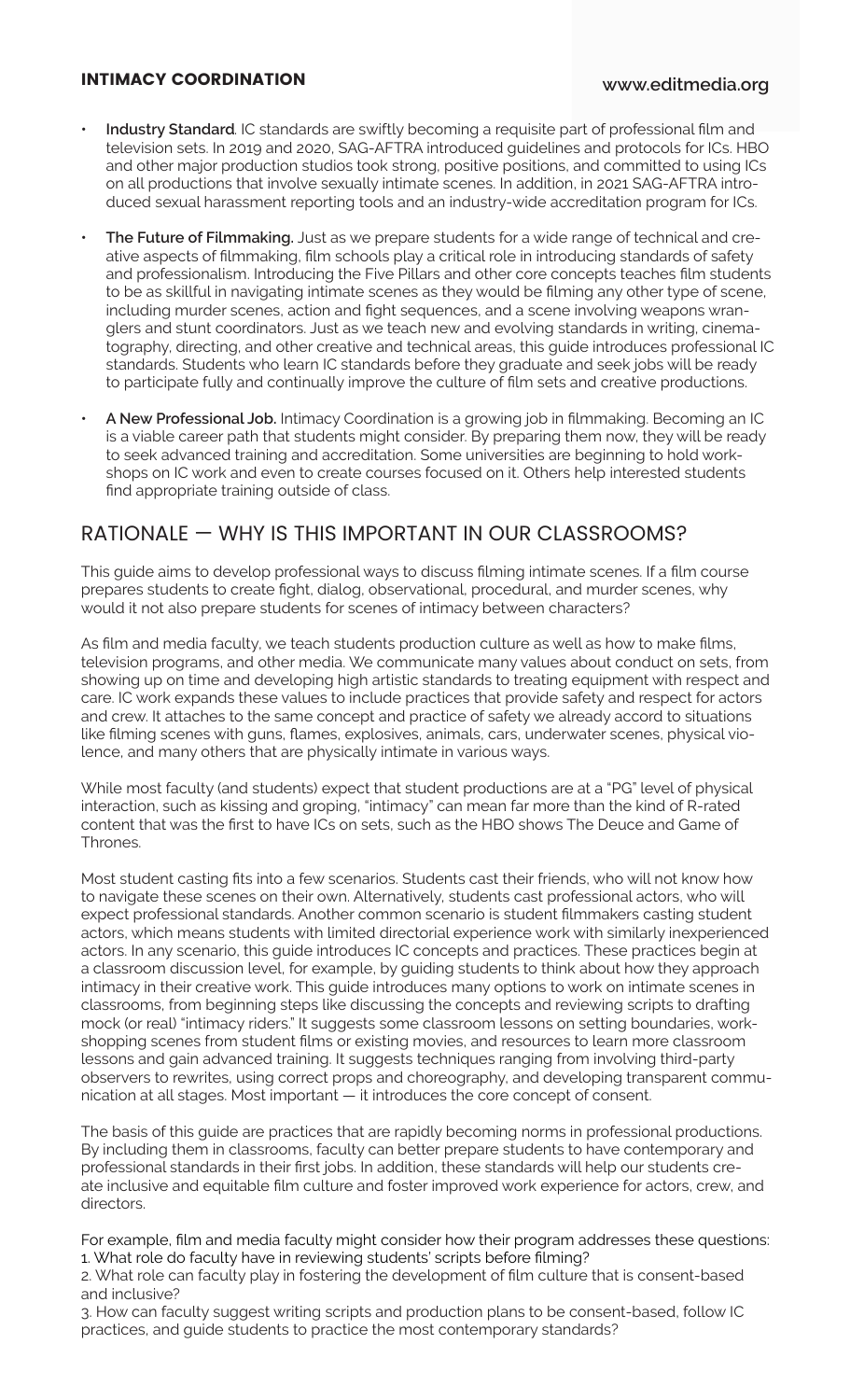Finally, introducing IC work is about supporting students, not creating a means to police them. It is also a way a film, television, and media programs can align with widespread college and university priorities about consent, inclusion, and equity. A department or even the entire institution can make a public commitment to the evolving norms of the film and television industry.

### HOW SHOULD FACULTY USE THIS GUIDE?

**This guide introduces the pillars of IC work.** It is ideal for Directing, Senior Project, or Capstone seminars. It is also appropriate for intro courses such as Intro to Media Production, Producing, Cinematography, and Field Production. Students preparing or seeking internships on professional sets and in graduate film programs also will benefit from understanding the role of ICs.

The background training for an IC is rigorous. It involves education in areas from movement pedagogy and acting theory to sexual harassment training, Title IX, mental health first aid, bystander intervention, allyship and advocacy, gender identity and sexual orientation training and current best practices. These guidelines are not a replacement for hiring a professional IC.

**EDIT Media and the authors of this guide do not recommend that film students serve as ICs without proper training.** The IC's role focuses on actor consent. The IC advocates for the actor if and when their level of consent changes, which can be day by day, depending on the role. The IC is present in an advocacy role. They are there to create a positive experience for everyone, from the director to the actor to crew members. It is important that inexperienced students work within appropriate limits regarding the IC role and retain a professional IC when merited, just as it would be necessary for inexperienced and untrained students to not serve as pyrotechnicians or animal wranglers. Proper training and experience in those roles is a well-understood safety protocol — IC work is similar.

In addition to equity and the rigor of the special IC training, there are several reasons not to have a student who is already part of the crew serve as IC. An IC, by definition, is an outsider to the crew. Their role is solely about advocating for actors. If they are part of the crew with their classmates or friends, they are not well-positioned to advocate for actors. They might feel intimidated to speak up and afraid to challenge or disappoint other film students or even film instructors. For example, IC work can be as nuanced as ensuring that a kiss only lasts five seconds, if that was the agreedon duration, and if it begins to extend for longer than those five seconds, the IC needs to stop the shot. Having a student from the class, who may have made several productions with the same crew, puts that student in an uncomfortable role and undermines their ability to serve as an IC. It sets up a chance of coercion, divides loyalties, creates an incentive to cut corners on agreed-upon scenes, and generally diminishes the advocacy for the actor.

**Introduce in Small and Appropriate Steps.** To know an appropriate level for introducing IC work to classrooms, faculty should consider the same factors they would look for in preparing for any course: their students' current level of knowledge and experience. It is extremely valuable to introduce appropriate IC lessons at the "101" level (ideally, across all introductory production courses in a program) as it sets beginning students up to develop consent-based values and culture from the moment they make their first student films. Faculty might introduce IC work in varying steps, such as:

- Introductory undergraduate courses might start with a discussion and some of the boundarysetting lessons described below.
- Senior student productions, thesis/capstone films might go much further, with script reviews, workshopping scenes, possibly drafting intimacy riders, and working with professional ICs.
- MFA courses also should use script reviews and workshop scenes, and definitely should draft intimacy riders, just as they would use a contract for their actor or location. They also should hire professional ICs and otherwise bring their productions in line with industry practices.
- Students whose films depict more graphic or advanced intimate and nude scenes are encouraged to hire a professional IC, just as they would hire a professional pyrotechnics expert, stunt performer, or animator if that level of expertise is required.

If students do not have resources for hiring professionals, this guide sketches out other recommendations to support actor safety and consent below.

**Do Not Gender The Job.** It is also vital to not "gender" the role, that is, to expect that this role is best suited for women-identifying students or to primarily serve women-identifying actors. Many in this growing field advocate that IC roles and creating a consent-based culture are the responsibility of everyone on set. The same principles described in other EDIT Media materials, about switching crew roles during film and media classes to ensure maximum participation and equity, also apply to IC work. While the role of directors and producers is apparent, cinematographers, gaffers, PAs, and all other crew also have a role to play. Broad participation is important to improving set culture.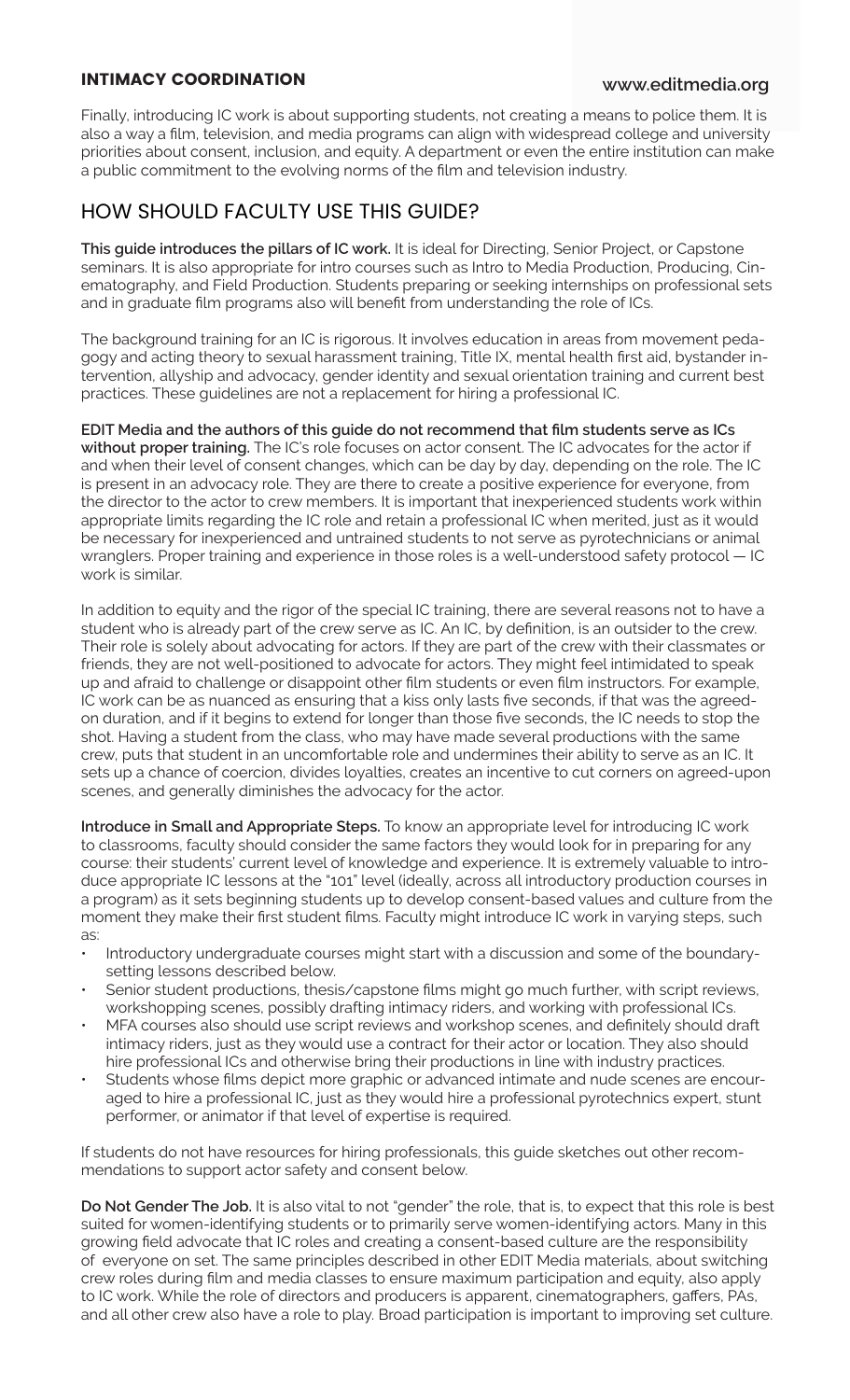## LIMITATIONS

While the professional IC field has finally started to become established, this field is just starting to materialize into classes, certificate programs, and other types of institutional education in higher education. This guide is a starting point to foster that development for film and media courses. There can be contradictions in practices, and instructors should use their best judgment in integrating these concepts.

The most appropriate use of this guide is to lead to an ongoing discussion among film and media faculty and staff about how to apply safety concepts to our classrooms. Faculty who wish to go further than the limits of this guide are encouraged to seek out the most current information, training programs, resources, and articles. The authors encourage instructors to work with their University's office in charge of sexual harassment prevention and student life and coordinate with broader campus protocols and guidelines around sexual harassment.

# **CLASSROOM GUIDE TO TEACHING INTIMACY COORDINATION**

Intimacy coordination work is grounded in the Five Pillars, which we have applied to film and media pedagogy in this guide. They are:

### **1. CONTEXT — Why does the Scene Require Intimacy or Nudity?**

The first act of an IC is to review the script, and the first question is to ask how nudity or intimacy advances the story. How is the creative goal of the scene achieved through a nude or intimate scene? It is essential to say that the IC's goal is not to judge or remove the nudity but to help everyone fully understand its role in the scene. The goal is to create genuine human experience on screen, in a sex-positive and body-positive way, which is comfortable and within personal boundaries for the actor and achieves the emotional content of the director's vision.

Particularly in a student setting, it is worth considering several options to achieve the creative goals. An actor may be perfectly comfortable filming a scene in a bathing suit or their underwear. They also may not feel the scene merits much disrobing or prefer to wear a robe over a bathing suit. Or, they might prefer to put the robe on and take it off for dramatic impact at various points in the scene. Context is critical so that actors in the scene understand the nudity or intimacy as part of a larger story and carry out their roles appropriately.

It is also critical that conversations around context occur prior to casting so the production can cast actors who are comfortable with what the role requires without coercion. With the understanding of the intimate scene(s) established from the moment of casting, the actor, director, and IC can work together to establish the context for the nudity or intimacy. The IC helps establish what happens before and after the intimate scene. The actor, director, and IC stage the scene, so the nudity or intimacy is in proportion and lasts an agreed-upon duration. It is important to note that actors can revoke consent at any time, based on various factors, and part of the IC's role is to continually check in with the actor(s) as production proceeds. It should go without saying that if the production does not follow the agreed-upon limitations, the actor(s) can also revoke consent.

### **Potential Class Lessons:**

- 1. Have students do a close review of a script of a nude or intimate scene. It could be an original script from a student in the class or an industry script from a well-known film or television show. Ask them to state clearly how the nudity or intimacy advances the scene. If they were going to rewrite it, how would they do that, and why?
- 2. Verbalizing the goal of nudity or intimacy is important for directors. For example, is it a first date scene, and shows a growing sense of connection? Is the goal to show vulnerability? To celebrate the body? Students can practice describing the scene's motivations, considering options, and verbalizing their choices.
- 3. What happens before and after the intimate scene? How do these other sequences establish the creative goal of the scene? For example, in a film about body acceptance, if the actor wears heavy clothes at the beginning of the film, it makes sense to have a scene where they disrobe in front of a mirror. The creative goals and staging of this scene are very different from the first date scene.
- There are many options other than complete disrobing. For example, some actors might want to limit the scene to showing an arm, shoulder, leg, or back. Discuss the levels of nudity and how the scene feels different if the actor fully disrobes in front of the mirror, compared to the actor just taking their shirt off. How much room does the script or set design allow for experimenting with different levels of nudity, touching, and choreography of the scene, and with varied types of lighting, such as silhouettes, low lights, or indirect lighting?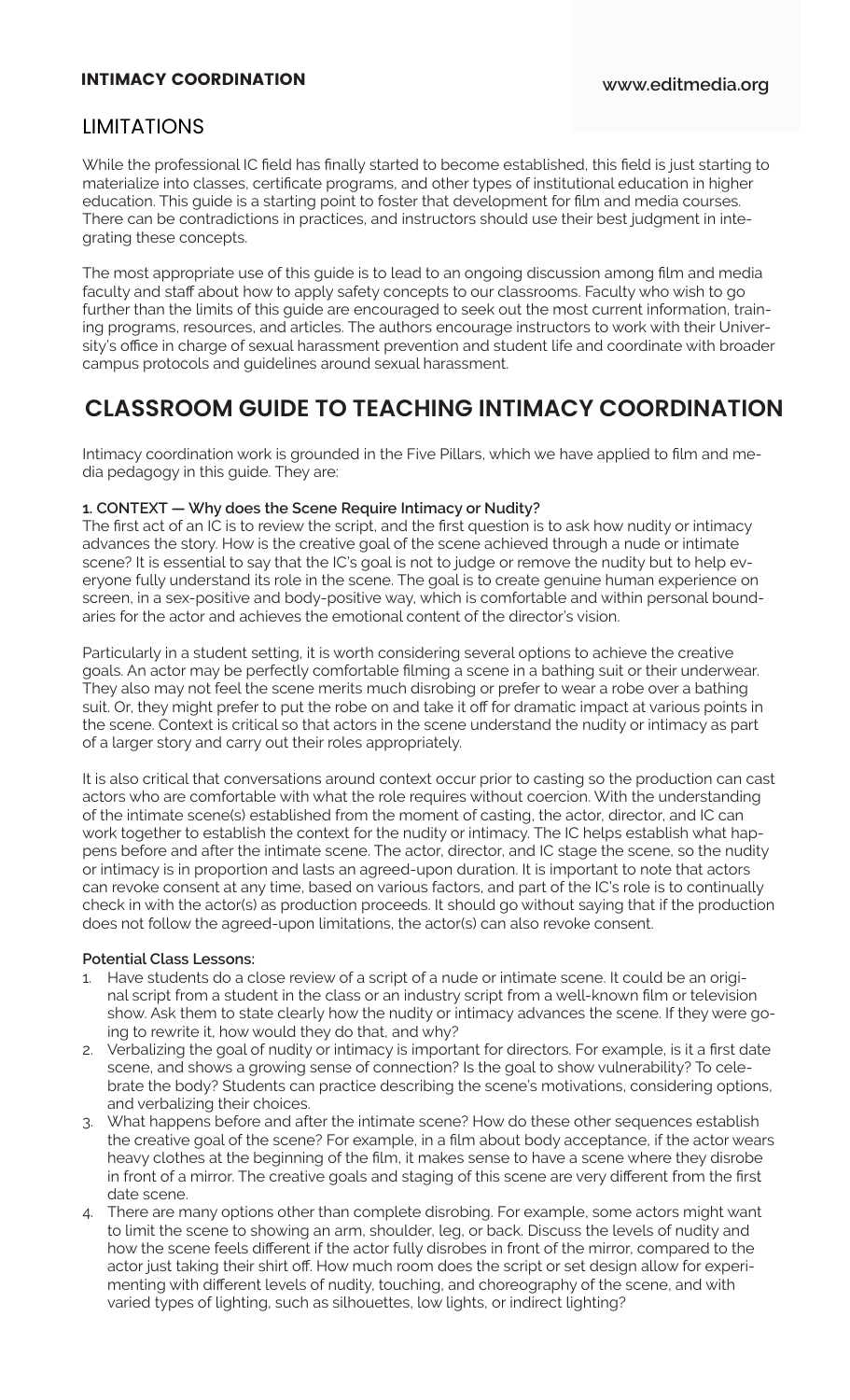#### **2. COMMUNICATION — Transparency at All Stages of Production.**

Pre-production discussions set a tone for open, honest, and regular communication about all aspects of the intimate scene(s). This communication includes dedicated rehearsal of the scene, a detailed discussion of choreography and staging, agreements about props that will be provided, such as pillows to put between actors, clothing options, and how clothes or blankets will be arranged. Other things that need to be part of these conversations are the IC's role on set, the number of crew in the room, the number of rehearsals. In Staging Sex<sup>7</sup> , the authors discuss having "fences," or physical boundaries where they do not want to be touched, and "gates," which are circumstances in which they might consent to be touched in those particular areas given the scene's context. Pre-production discussions should include talking about these boundaries.

The Five Pillars also state that pre-production conversations should detail avenues to report harassment. The SAG-AFTRA sexual harassment reporting guidelines back this up. On a student film set, departments should consider what avenues students have to report issues. Ideally, these should be people within and outside of the instructor's home department. (See the "Reporting" section below for more suggestions.)

#### **Potential Class Lessons:**

- Create a variety of scenarios, again using scripts from students or a produced film or television series script. Have students talk through the choreography and staging. What kind of props were used? What could have been done to improve the scene?
- Refer to guides such as Staging Sex for detailed role-play exercises. One suggested group activity is to practice saying "no." In small groups, students ask each other where they can be touched. The goal is to say "no," create a boundary, then suggest an acceptable option. For example, one student asks "Can I touch your shoulder?" and another answers "No. But you can touch my elbow." Students do not need to actually do the touching — the goal is to become comfortable saying "no" and redirecting the other person to an acceptable place.
- Discuss "closed sets" options, which use the minimum possible crew. Who would be needed? Why? Ask students to discuss suitable communication methods between actors, directors, and IC and between directors, IC, and crew. How will the crew know the limits and plans?
- Find articles about current television shows that use ICs on set and discuss set dynamics and scene staging. One good example is actress Emilia Clarke's very open discussion in the press of how her co-star Jason Momoa advocated for her on the Game of Thrones set; for example, he insisted the production provide her a robe. What other real-life examples can students find?

#### **3. CONSENT — Ensure Actors and Crew Understand Exactly What Will Happen.**

One of the original writers of the Five Pillars stated that part of her motivation stemmed from seeing actors on stage "go rogue" by adding intimacy to scenes when it had not been rehearsed nor was in the script, and by going beyond pre-established boundaries. In a professional setting, an IC would go over every scene in the script, review it with the actors, and establish their personal boundaries for physical contact, touching, kissing, duration of contact, and every other scene detail. This would take place for all actors involved in the scene.

Another aspect of consent is the closed set. Quite common in the professional world, closed sets are a valuable and simple tool and limit the crew members to the absolute minimum needed to ensure the actor's comfort level. Limiting crew — or selecting crew members whom the actors feel most comfortable with  $-$  is an excellent option for students. Student directors and producers may often also have many options for people to operate cameras and work on productions. If they feel one particular person or group of people are the most appropriate crew members to work on a closed set, they can ask those students to serve on the closed set even if they are not the primary cinematographer or crew for the rest of the film.

**Create an intimacy rider.** Another tool to introduce to students is the "Intimacy Rider," which is becoming increasingly common for actors to have as part of their contracts. While in the professional world, these are specific agreements that detail the actors' limits and preferences as part of their contract, they simply are a written record of everything the actor and director agreed on and a simple and effective method for students to clarify their plans. An excellent prelude to having a conversation with the actual cast member is to do mock negotiations in class.

#### **Potential Class Lessons:**

- Send students back to the scripts again. This time, either have them work with their intended actors or have one group of students take on the actor's side.
- Have the "actor" students discuss the scene and level of comfort and consent. If desired, the instructor can provide "character bios" with suggested limits, and the students can discuss each character's potential boundaries. For example, if one character sketch is for a 14-year old female cast in a role as a teen rock star, what kinds of boundaries should her contract delineate? How are those different from an adult cast as a rock star, for example, a 35- to 45-year old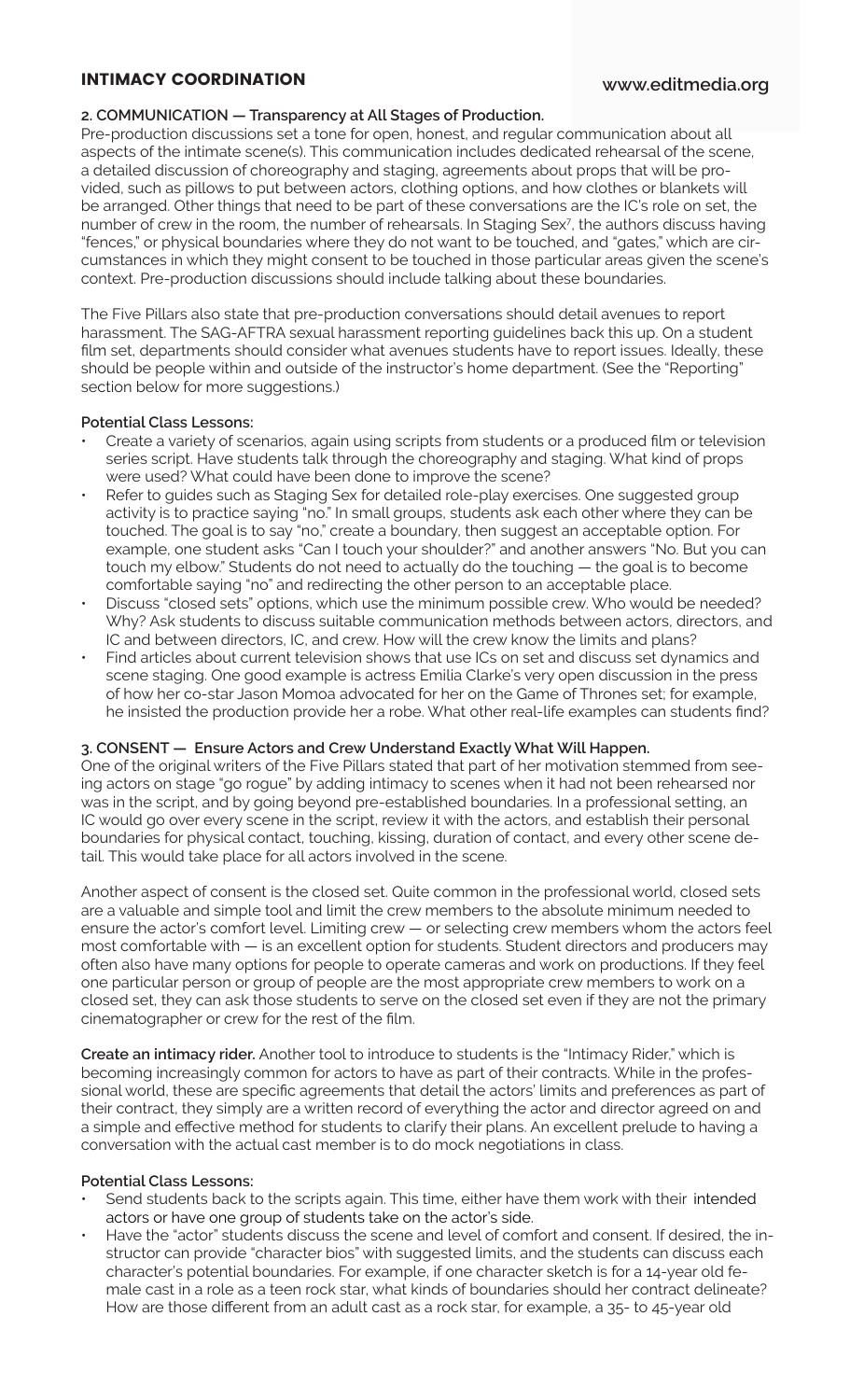experienced actor? What, if anything, should be different if an actor is male-identifying, fe male-identifying, or gender non-conforming?

- If the student has already cast their actors, consider breaking into small groups to discuss the production step-by-step.
- Provide students with a worksheet of questions and ask them to hand in detailed responses. For example, for the "first date" scene, will it be filmed in a car? A living room? A bedroom? Outdoors at a park? Will there be extras? Will they be alone? Who will make the first move? How will they touch each other, where (specifically), for how long? Who will take off what items of clothing? For how long will they kiss until the director calls "cut"? Does the actor get to review the scene at the final cut stage in post-production?
- Have students draft an intimacy rider that details the actors' comfort level, understanding of what will be performed on screen, which crew will be filming the scene, and the agreements on what will be in the final film.

#### **4. CHOREOGRAPHY — What Goes Where, with Whom, and How.**

The rehearsals will help determine choreography that is comfortable for all actors. During choreography, the IC helps the actors discuss where to place hands: the small of the back versus the buttocks, the outside of the thigh, a shoulder, etc. They also can help stage by looking at the camera and suggesting close-ups and camera composition that allow actors to have all touch be within their comfort zone. This phase also introduces student-accessible props like skin-toned underwear, jockstraps, strapless bras, bathing suits, pillows or heavy blankets to place between actors and all other props that help actors feel comfortable and free in the scene, though actors are fully clothed during rehearsals.

This choreography is meticulously detailed, and all changes to the choreography need to be approved by the intimacy coordinator. Industry standards are that actors have the right to revoke consent if the choreography changes without their consent to those changes. The director must communicate this choreography to the cinematographer, ensure the camera crew is part of the planning, and that the actor is comfortable with the entire crew.

#### **Potential Class Lessons:**

- Return to workshopping scripts and scenes. How were camera angles and staging part of creating the mood and achieving the creative goals of the film? What options are there for different angles? How do they feel different? How would they help the actor and director?
- Camera composition can include close-ups versus wide shots, overhead or low-angle shots versus eyeline or medium shots, which can help maintain the creative vision and enhance the actor's comfort and safety. Experiment with a variety of angles to create unique images that keep the mood.
- Workshop one scene in class ask students to develop three to five different potential ways to stage the scene.
- Conduct internet searches for relevant props and ways to stage scenes with the minimum physical touch.

#### **5. CLOSURE — Back to Reality.**

Good actors bring their whole self to the job. Intimate scenes require a deep level of exposure emotionally as well as physically. The Five Pillars suggest that actors involved in rehearsing and performing intimate scenes develop a closing moment or ritual to help them end the work and transition back to being themselves. For students, this technique can help non-professional actors come out of character. Similarly, students might also find it valuable to create an "opening moment."

#### **Potential Class Lessons:**

- What are some ways the cast can "open" the set and "close" the set? Is there a brief ritual or moment the cast can conduct to enter into the world of the show?
- How can they also involve the crew in this collective ritual?
- Should the director guide the entire group by reading a statement to open the door to their collective journey? Is it a poem? A commitment to working together? Should someone other than the director read this statement?
- Have students research acting theories like the Meisner Technique, Stanislavsky and Strasberg methods, and other techniques to learn some methods professional actors use to enter and exit characters. Very important, students should explore how actors de-role as well as how they get into character. What are some typical individual and collective activities to open and close scenes?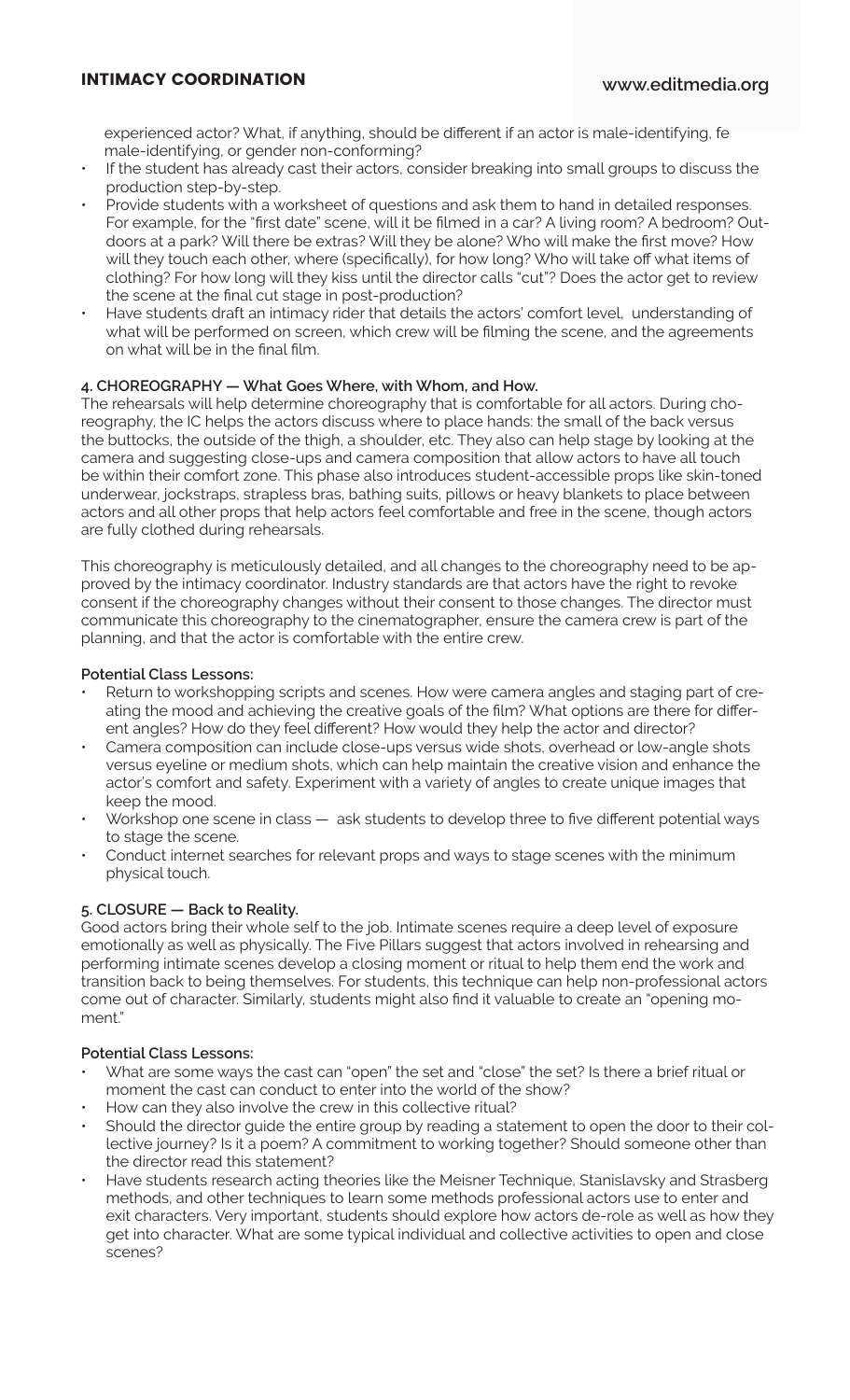# IC WORK AND PRODUCTION PHASES

Evolving standards about intimacy and nudity on set are part of every stage of production. This section maps the stages of production to aspects of the IC role.

Casting:

- Casting announcements should be very clear about nudity and intimacy and should specify whether the role includes a specific sexual act(s), kissing, sexual violence, nudity, or something else.
- Directors should never ask someone to take off their clothes during an audition.
- Introduce any requirements for an intimacy rider.
- IC and directors discuss boundaries in broad strokes, possibly with a shortlist of actors.
- If actors are auditioning together, boundaries should be established between the actors.

Pre-production:

- Script review, negotiation and discussion of nudity and intimate scenes.
- Choreography of scenes with IC, actors, and director.
- Detailed establishment of boundaries, scenes to be filmed with closed sets, and crew members.
- Planning and acquiring props and wardrobe.
- Planning days the IC is on set.
- Planning the final cut review (if part of the contract).
- Communication of plans to intended crew members.

Production:

- IC on set on planned days, checking in with actors and supervising scenes of intimacy.
- Using planned choreography, props, and crew.
- Filming scenes with closed sets, minimal crew, and supporting the actor on set.
- Intervening during filming if necessary.
- Documenting when anything does not go according to the agreed-upon plan. If this occurs, a report should be sent that evening to production detailing how the situation was addressed or resolved, including the plans for the following day's scenes.

Post-production:

ICs coordinate with actors, directors, and editors or post-production coordinators to check the final film to ensure it aligns with the agreement.

# **CLASSROOM ACCOUNTABILITY**

Once we have introduced these pillars and approaches and students are putting them into action, how do instructors ensure students follow these protocols? The simple answer is the same way we ensure that students use prop guns and not real guns - campus and community rules, and having confidence that no student would bring a real gun to a film shoot. However, that is not a complete answer, nor is it authentic to the reality and the far more complicated history and context of nudity and intimacy on screen.

## REPORTING AND ACCOUNTABILITY

Part of building a consent-based film set and classroom is to establish responsibility to others. To support students to build this consent-based culture, classroom lessons that create peer accountability elevate communication, group work, and responsibility.

One option is to combine the IC core concept of consent with bystander intervention strategies, which foster an inclusive film set regardless of the content of the filmed scene. Bystander intervention training is a much broader approach to address conflict, harassment, and violence. There are many excellent resources to explore these principles, such as the training organization Hollaback!. In fact, some universities are already applying bystander intervention to film education.

Another approach is that students in group projects provide grades for each other. The average of this grade constitutes the participation, professionalism, or a portion of the assignment grade. The class can also create a student contract about consent and how to withdraw consent, which could be discussed and agreed-on by the class. This contract could include the consequences for students who do not maintain professional standards or who do not fulfill their responsibilities. While group projects are notoriously troubled by varying degrees of participation or professionalism, the sensitive nature of filming an intimate scene means that the consequences are even higher. Engaging students in feeling that they have set the terms of their community agreement is one way to encourage them to respect those boundaries and act in a community-minded way.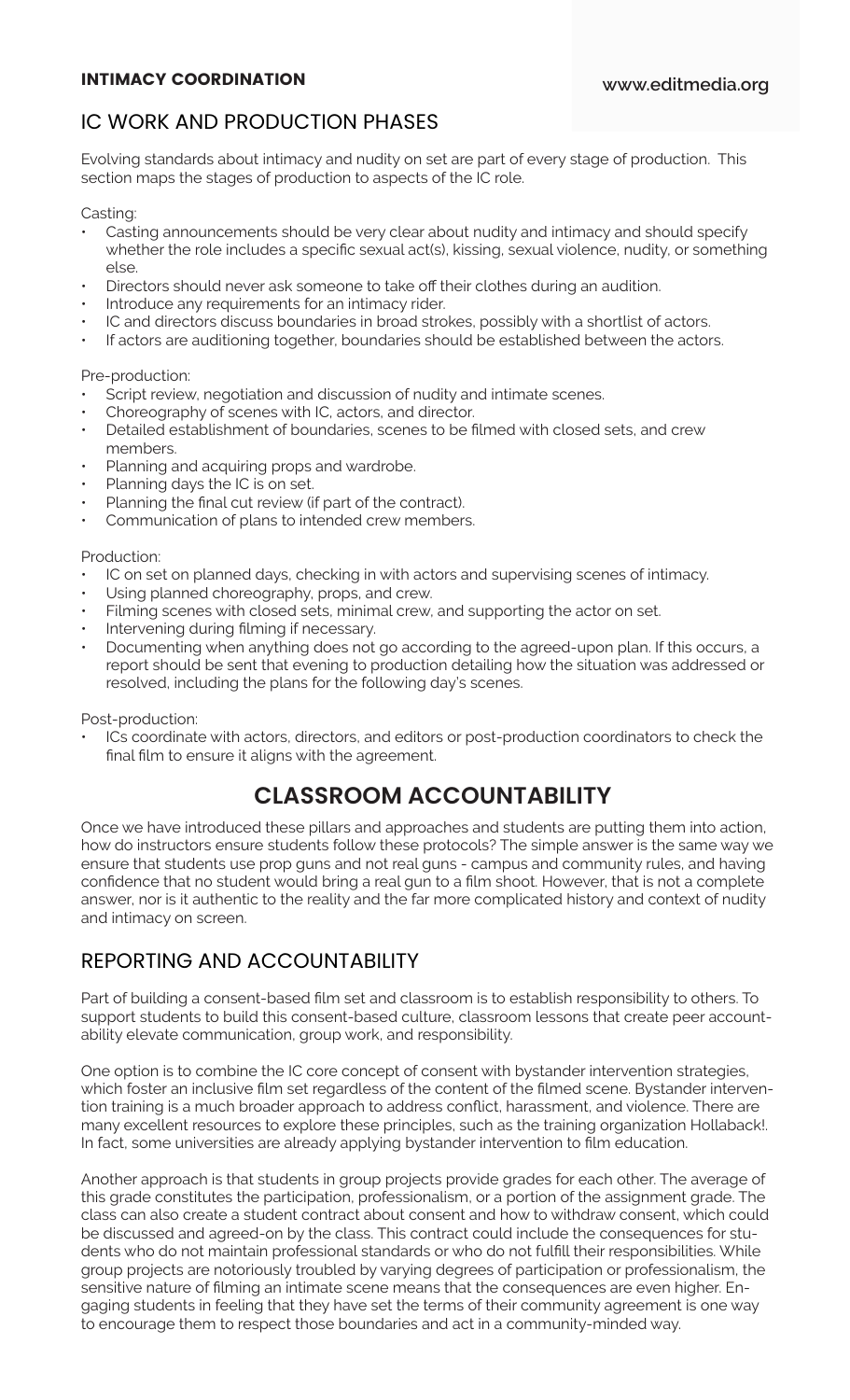## REPORTING INCIDENTS

Violations of consent in filming intimacy and nudity have the potential to violate campus codes of conduct or even the law. Given that production classes take place within a campus environment and that students use cameras, lights, microphones, and other gear loaned from the department, how do film and media departments build accountability into this process? How do we ensure that production sets are an extension of campus culture and follow the same protocols?

The following suggestions to address this evolving area were compiled from typical practices at colleges and universities and from film and media instructors who are actively practicing and teaching IC in their classes.

- 1. Check with your campus Title IX officer. Know the rules are specific to your campus regarding Title IX and sexual harassment. Make sure that you are in communication with your Title IX officer and in compliance with the college or university policies
- 2. If the film is going to be shot in a residential hall, check with the campus authorities to discuss this with them. A Residential Hall Advisor might be an excellent ally for students.
- 3. Reporting in the professional world follows the hierarchy of a production set the director, then the producer, then the executive producer, and so on. On a student film shoot, the producer might be the director's best friend. Students need other accountability structures, ideally a trusted faculty member and others outside of faculty members. The reporting guidelines should provide at least one faculty member who is not the instructor teaching their course. Talk to your department Chair, your Dean or Provost, and other instructors about who would be a neutral and trusted departmental contact, as well as someone students could contact outside of your department.
- 4. If your department has production or administrative staff, they might be excellent choices to include in the reporting hierarchy.
- 5. If students hire professional actors who are members of SAG-AFTRA (or another union), they are required to follow the rules of that union. For example, there is already a clear process for SAG Indie agreements. SAG\_AFTRA and other unions have created incident reporting portals on their websites, which include legal resources, union contacts, mental health resources, and ways to report anonymously. Ensure that the entire cast and crew know this portal and have those numbers.
- 6. If your university or college maintains a similar portal for reporting campus incidents, contact the office managing those reports. Is that portal an option for students to use for reporting violations of consent during a film or media production?
- 7. Whichever reporting structure you choose, all actors, the IC, and all crew members need to have a one-sheet for reporting provided to them. It should include contact info for the director and producer, relevant faculty members, campus Title IX coordinators, and other campus authorities.

### RECOMMENDATIONS BASED ON INSTITUTION SIZE AND RESOURCE

Many colleges and universities have limited resources and few faculty, staff members, grad students, or theater students with IC training. In these programs, students do not regularly hire outside people such as stunt coordinators or animal wranglers. Students might work on tiny or even one-person crews to make their productions.

For smaller programs, options are still available. Departments should create tiered suggestions for handling incidents related to consent issues, including contact information for campus resources, security, and Title IX officers. For schools with graduate programs or production-office staff, they might be good options for neutral third parties.

If students do not have the funding to hire a professional IC, the best alternative is for student directors to encourage the actor to recruit a neutral party to accompany them as an advocate. This should be a friend or ally of the actor, not another film student. As an advocate for the actor, it is essential that this person be an outside third party who has no risk of being intimidated by the situation or pressured by the production crew to ignore the established protocols.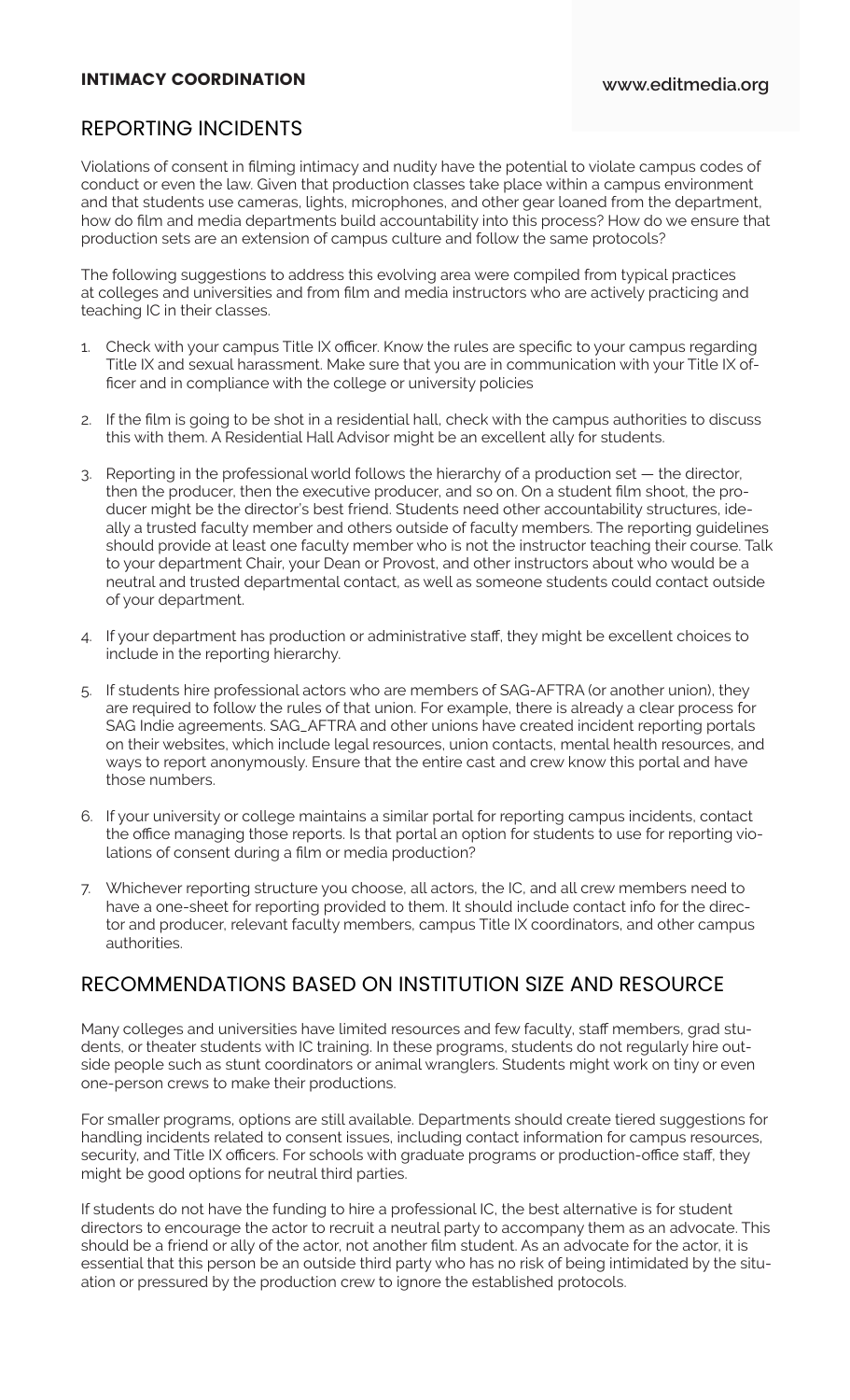Another choice for students who cannot afford professional ICs is to recruit someone from outside their film class to serve this role. Ideally, this is a graduate student, another faculty member, an RA or campus officer, or a staff member. It should be someone with no gain from the production, not a friend of the crew or directors, and no vested interest in the film department. Ideally, it would not be another undergraduate student.

# **CONCLUSION**

Award-winning filmmaker and Professor Marco Williams, in speaking about production culture, noted "I think this is a moment for media educators to accelerate transformation... After all, we are interacting with the educators, the creators of tomorrow. We have a responsibility to pay it forward, if you will.<sup>"8</sup> He was speaking about the need to adopt anti-racist programs within film and media academic departments. This thoughtful and wise statement applies equally to many types of contemporary shifts, including the development of consent-based production sets.

Movements like #MeToo and #OscarsSoWhite have resulted in significant changes behind the scenes, including new members to the Academy, new production companies, and new production executives. It is no surprise that, following these changes, practices in the production of creating films, television programs, and other media are following suit and developing new standards. It is a perfect moment for media educators to accelerate transformation in all ways, including adding IC practices to the classes, syllabi, readings, and course protocols.

Williams asked: "How do we create a space for full participation? ...This is not one thing — it's about everything." As the field of intimacy coordination develops in the professional world, it yields many valuable lessons about consent-based practices and how instructors can foster the creation of safe spaces on film and media sets and the transforming the culture of film and media production.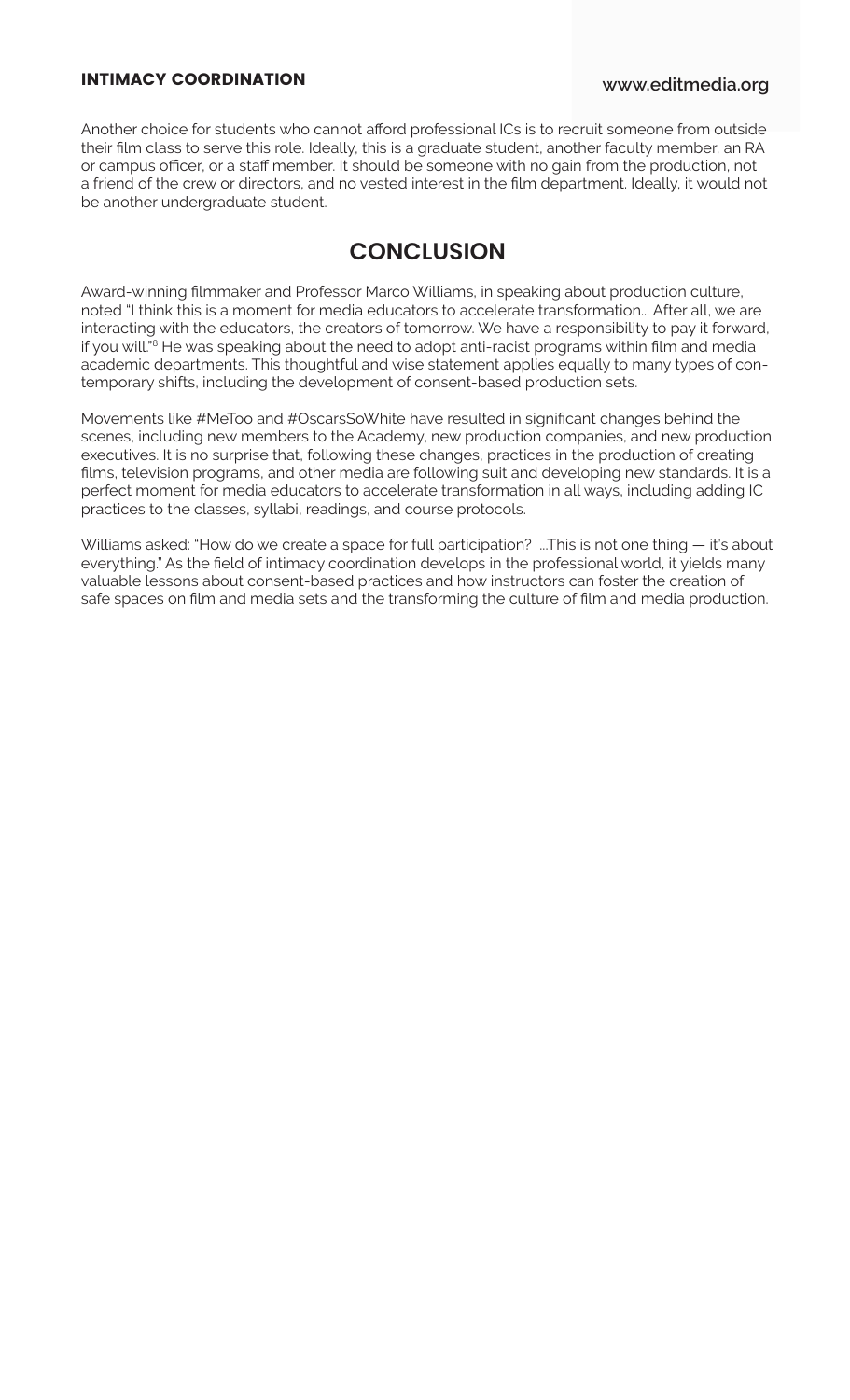# **Endnotes**

1 Intimacy Directors and Coordinators. "About The Work." IDCProfessionals.com, Intimacy Directors and Coordinators, 2020.

2 Theatrical Intimacy Education. "Theatrical Intimacy Education - Mission Statement." Theatrical Intimacy Education, www.theatricalintimacyed.com. Accessed 2 Sept. 2021.

3 Intimacy Coordinators Canada. "IC Services." Intimacy Coordinators Canada, https://www.intimacycoordinatorscanada.com/services. Accessed 17 Sept. 2021.

4 ACTRA Toronto. "Best Practices for Scenes involving Nudity, Intimacy, Simulated Sex and Sexual Violence." www.ActraToronto.com. Accessed 17 Sept. 2021. https://www.actratoronto.com/best-practicesfor-scenes-involving-intimacy-etc-html/

5Pace, Chelsea, and Laura Rikard. "Staging Sex: The Book." Theatrical Intimacy Education, Routledge, 2020. https://www.theatricalintimacyed.com/staging-sex-the-book

6 Percy, Marie C. "The IDC Resource Guide." IDCProfessionals.com, Intimacy Directors and Coordinators, July 2020, www.idcprofessionals.com/s/IDC-Resource-Guide.pdf.

7 Pace, Chelsea, and Laura Rikard.

8 Williams, Marco. "'It ain't one thing! It's Everything" Musings at the Crossroads of Educating Media Makers for the Next Generation." Keynote address, UFVA conference. July 27, 2021. https://ufva2021conference.pathable.co/meetings/virtual/gv4AftZaeSTMFfMy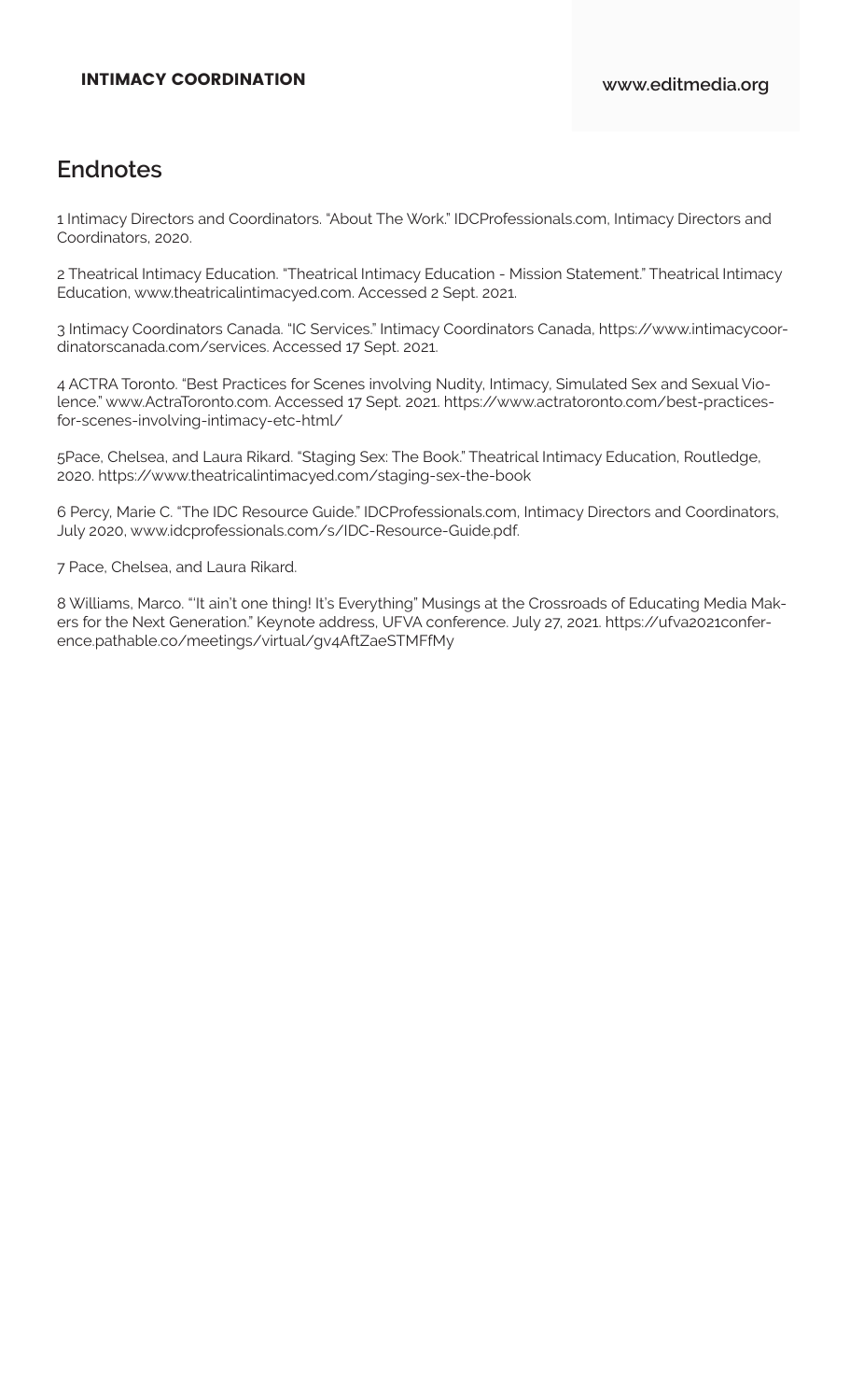#### **Additional Resources**

Ahmed, Sarah. Living a Feminist Life. Duke UP, 2017.

Alexander, Michelle. The New Jim Crow: Mass Incarceration in the Age of Colorblindness, 10th Anniversary Ed, New Press, 2020.

Alliance of Canadian Cinema, Television and Radio Artists Toronto. "Best Practices for Scenes involving Nudity, Intimacy, Simulated Sex and Sexual Violence." ACTRA Toronto. www.ActraToronto. com, accessed Sept. 17, 2021. https://www.actratoronto.com/best-practices-for-scenes-involvingintimacy-etc-html

Andrews, Travis M. "Inside the World of Intimacy Coordinators, Who Choreograph Sex Scenes for HBO, Netflix and More." Washington Post, 16 Apr. 2019, www.washingtonpost.com/arts-entertainment/2019/04/16/inside-world-intimacy-coordinators-who-choreograph-sex-scenes-hbo-netflix-more/?tid=a\_classic-iphone&p9w22b2p=b2p22p9w00098.

Ayad, Violette. "How to De-Role: 8 Techniques for Getting Out of Character," StageMilk.com, Feb. 8, 2021. https://www.stagemilk.com/getting-out-of-character/

Benjamin, Ben E. and Sohnen-Moe, Cherie. The Ethics of Touch: The Hands-On Practitioner's Guide to Creating a Professional, Safe, and Enduring Practice, 2nd Ed, Sohnen-Moe Associates, 2013.

Brown, Adrienne Maree. Emergent Strategy: Shaping Change, Changing Worlds, AK Press, 2017.

---. Pleasure Activism: The Politics of Feeling Good, AK Press, 2019.

Brown, Austin Channing. I'm Still Here: Black Dignity in a World Made for Whiteness, Convergent, 2018.

Brown, Brené. Dare to Lead: Brave Work. Tough Conversations. Whole Hearts. Random House, 2019.

Brujxs Collective. "Dissociating When Triggered by Intimacy: A Guide to Check In, When Checking Out," Rest for Resistance, April 22, 2018. https://restforresistance.com/zine/dissociating-whentriggered-by-intimacy-a-guide\* Content Warning: This article describes an individual's personal experience of sexual trauma and dissociation.

Butler, Isaac. "How TV and Movies Are Shooting Sex Scenes after #MeToo." Slate Magazine, 28 June 2021, slate.com/culture/2021/06/what-intimacy-coordinator-does.html.

CADAWest. "Community Agreement Template." CADAWest website, accessed Sept. 20, 2021. https://cadawest.org/community-agreement-template/

Chicago Inclusion Project, The. "Rehearsal Brave and Safe Spaces," May 29, 2019.

Coleman, Patrick A. "How to Teach Young Kids About Consent," Fatherly.com, Jul 09 2019. https:// www.fatherly.com/parenting/teach-young-kids-consent-respect-sex/

Culture of Respect: Ending Campus Sexual Violence. https://cultureofrespect.org

Deboeck, Lynn. "Close Encounters of an Intimate Kind: Gender and Performance during COVID-19." Gender In Crisis. COVID-19 and Its Impact (2020): 35.

DiAngelo, Robin. White Fragility: Why It's So Hard for White People to Talk About Racism, Beacon Press, 2018.

Dry, Jude. "'High Maintenance' Season 4 Review: The Only Show That Gets New York Is Still Flying High." IndieWire, 8 Feb. 2020, www.indiewire.com/2020/02/high-maintenance-season-4-reviewhbo-1202209621/.

---. "'Sex Education' Cast Says Filming Sex Scenes Properly Is 'like a Dance.'" IndieWire, 24 Jan. 2020. www.indiewire.com/2020/01/sex-education-sex-scenes-intimacy-coordinator-emmamackey-1202205722/.

"Emotional Labor – The MetaFilter Thread Condensed." https://drive.google.com/file/ d/0B0UUYL6kaNeBTDBRbkJkeUtabEk/view?resourcekey=0--cIZNncO06RZSD8dC47K2Q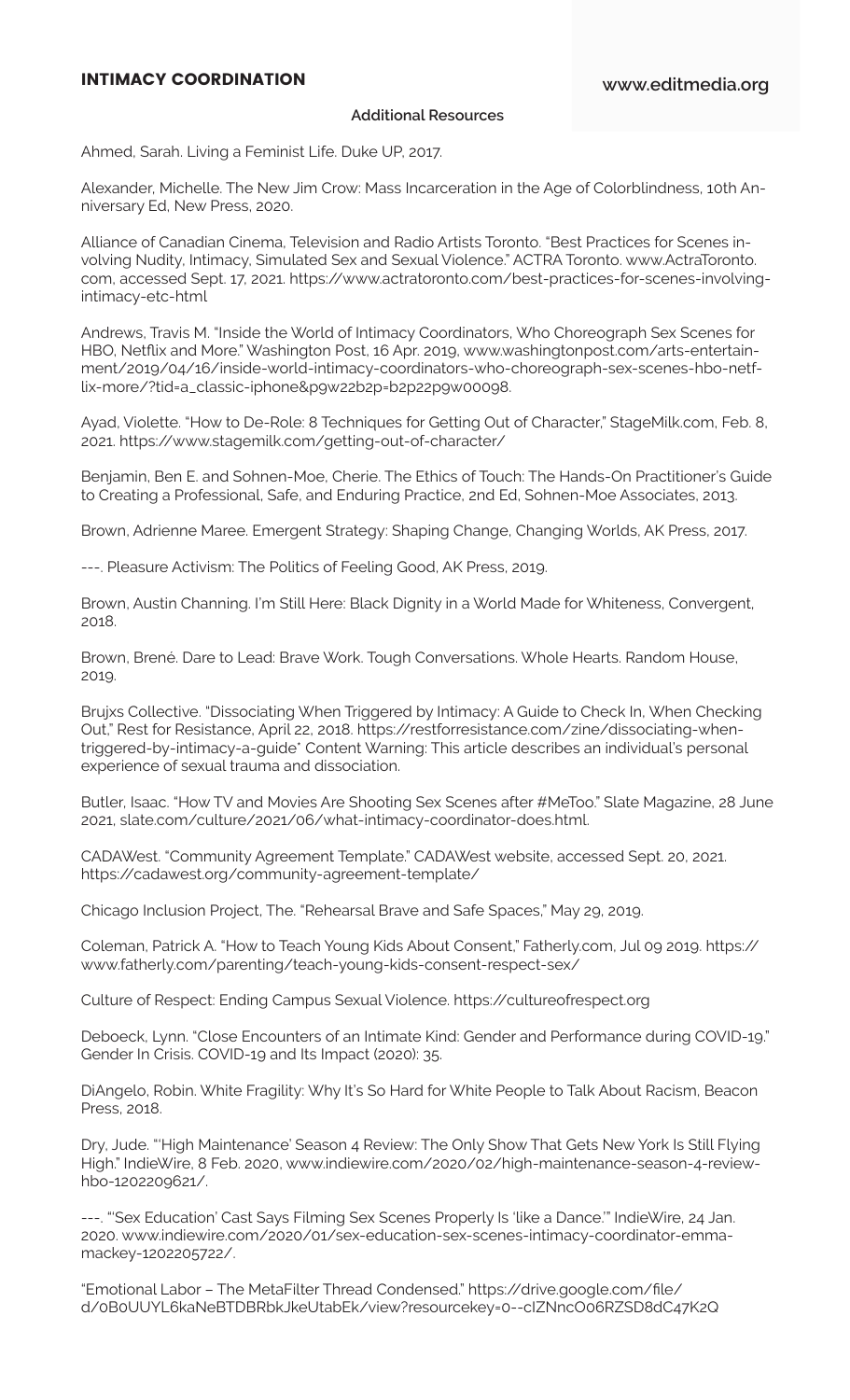Falcon, Gabriel. "How Intimacy Coordinators Are Changing the Way Intimate Encounters Are Filmed." Www.cbsnews.com, 9 Feb. 2020, www.cbsnews.com/news/how-intimacy-coordinatorsare-changing-the-way-intimate-encounters-are-filmed/.

Ferranti, Anthony. "Everything You Ever Wanted to Know about Nudity Clauses but Were Too Shy to Ask." Film Independent. 8 Aug. 2017 https://www.filmindependent.org/blog/everything-you-everwanted-to-know-about-nudity-clauses-but-were-too-shy-to-ask/

Fischel, Joseph. Screw Consent: A Better Politics of Sexual Justice, U of California P, 2019.

Florida State University. "FSU Theatre Becomes One of the First University Programs to Offer Intimacy Training." Theater.FSU.edu, FSU School of Theatre, 25 Mar. 2019, theatre.fsu.edu/fsu-theatrebecomes-one-of-the-first-university-programs-to-offer-intimacy-training/.

French, John R. P. Jr., and Bertram Raven. "The Basis of Social Power." Studies in Social Power, D. Cartwright, Ed. Ann Arbor, 1959: (259-269). http://www.communicationcache.com/uploads/1/0/8/8/10887248/the\_bases\_of\_social\_power\_-\_chapter\_20\_-\_1959.pdf

Friedman, Jaclyn and Jessica Valenti. Yes Means Yes!: Visions of Female Sexual Power and A World Without Rape, Seal Press, 2008.

Gay, Roxane, Ed. Not That Bad: Dispatches from Rape Culture. Harper Perennial, 2018.

Hardy, Janet W. and Dossie Easton. The Ethical Slut, Third Edition: A Practical Guide to Polyamory, Open Relationships, and Other Freedoms in Sex and Love, Ten Speed Press, 2017.

Hilton, Emily. "Let's Talk About Simulated Sex: Intimacy Coordinators Two Years On." The Hollywood Reporter, 10 Dec. 2020, https://www.hollywoodreporter.com/tv/tv-news/lets-talk-about-simulated-sex-intimacy-coordinators-two-years-on-4101799/

Hollaback. "Hollaback! Together We Have the Power to End Harassment — Bystander Intervention Resources." IHollaback.org, Hollaback!, 2019. www.ihollaback.org/bystander-resources/.

Holman, Felicia and Ellie Mejía. "Safe Spaces, Brave Spaces and Why We Gon' Be Alright," CityBureau.org, Dec. 19, 2019. https://www.citybureau.org/notebook/2019/12/19/safe-spaces-bravespaces-and-why-we-gon-be-alright

hooks, bell. Ain't I a Woman: Black Women and Feminism, South End Press,1999. https://www.thechicagoinclusionproject.org/single-post/2019/05/29/rehearsal-brave-and-safespaces

Intimacy Directors and Coordinators. "When To Hire an Intimacy Coordinator Flowchart." IDCProfessionals.com, Intimacy Directors and Coordinators, 2020, https://www.idcprofessionals.com/s/ When-to-Hire-an-Intimacy-Coordinator.pdf.

Kaufman, Miriam, Cory Silverberg, and Fran Odette. Ultimate Guide to Sex and Disability: For All of Us Who Live with Disabilities, Chronic Pain, and Illness. Cleis Press, 2007.

Kendall, Mikki. Hood Feminism: Notes from the Women That a Movement Forgot, Penguin, 2021.

Kendi, Ibram X. How to be an Antiracist, Random House, 2020.

Kerr, Breena, and Breena Kerr. "How HBO Is Changing Sex Scenes Forever." , Rolling Stone, 24 Oct. 2018, www.rollingstone.com/tv/tv-features/the-deuce-intimacy-coordinator-hbo-sexscenes-739087/.

Kirshenbaum, Sheril. The Science of Kissing: What Our Lips Are Telling Us, Grand Central, 2011.

Kolk, Bessel van der. The Body Keeps the Score: Brain, Mind, and Body in the Healing of Trauma reprint ed, Penguin, 2015.

Landreman, Lisa M. The Art of Effective Facilitation: Reflections From Social Justice Educators, Stylus, 2013.

Linklater, Renee. Decolonizing Trauma Work: Indigenous Stories and Strategies, Fernwood, 2014.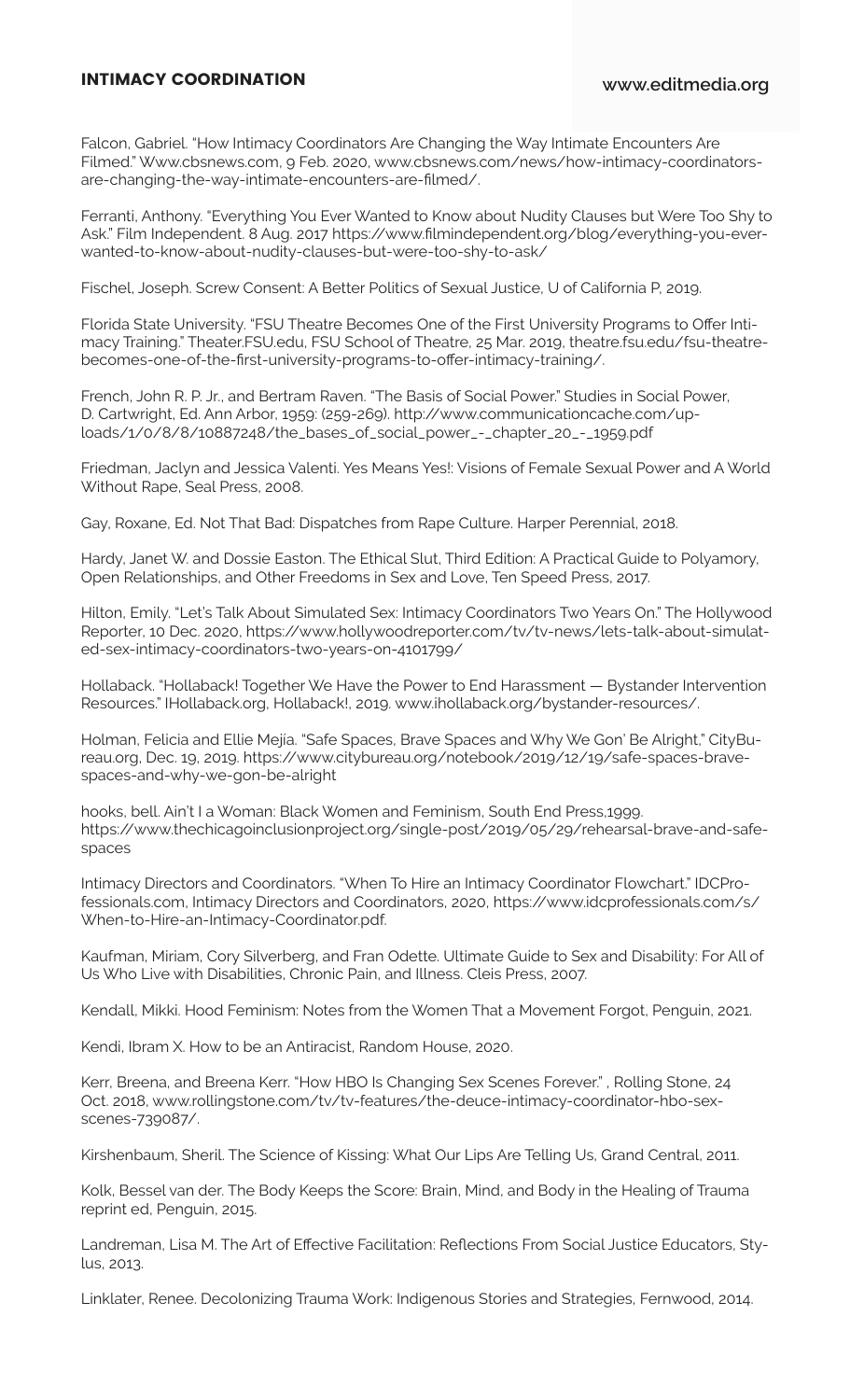Lipsky, Laura van Dernoot and Connie Burk. Trauma Stewardship: An Everyday Guide to Caring for Self While Caring for Others, Berrett-Koehler Publishers, 2009.

Liroff, Marci. "Intimacy Coordinators Are Making Waves in Hollywood—Here's How to Become One." Backstage.com, 24 Jan. 2020, www.backstage.com/magazine/article/intimacy-coordinators-inhollywood-69903/.

Marshall, Lorna. The Body Speaks: Performance and Expression, St. Martin's Griffin, 2002.

Mental Health First Aid: https://www.mentalhealthfirstaid.org

Miller, Valerie. "Introduction to the Power Matrix," JASS Associates, 2009. https://www.powercube. net/wp-content/uploads/2009/12/Power\_Matrix\_intro.pdf

Minero, Emelina "Teaching Consent to Elementary Students," Edutopia.org, September 19, 2019. https://www.edutopia.org/article/teaching-consent-elementary-students

Morton, Ashley. "The Deuce - How Emily Meade Started a Conversation and Brought Change to Set." HBO.com, 2019, www.hbo.com/the-deuce/season-2/intimacy-coordinator-interview-emilymeade-alicia-rodis.

Nagoski, Emily. Come as You Are, Simon & Schuster, 2021.

National Alliance of Intimacy Professionals. https://intimacypro.org.

National Equity Project. "Developing Community Agreements." https://www.nationalequityproject. org/tools/developing-community-agreements

Newlove, Jean and John Dalby. Laban for All, Routledge, 2003.

Not In Our House Chicago Theater Community. "Chicago Theatre Standards Pilot Project, Sample Agreements." #NotInOurHouse, 2021. https://www.notinourhouse.org/sample-agreements/

Percy, Marie C. "The IDC Resource Guide." IDCProfessionals.com, Intimacy Directors and Coordinators, July 2020, www.idcprofessionals.com/s/IDC-Resource-Guide.pdf.

Planned Parenthood. "Sexual Consent." https://www.plannedparenthood.org/learn/relationships/ sexual-consent

Robb, David. "SAG-AFTRA Launches Sexual Harassment Reporting Site & New Standards for Intimacy Coordinators." Deadline, 29 Apr. 2021, www.deadline.com/2021/04/sag-aftra-launchessexual-harassment-reporting-site-new-standards-for-intimacy-coordinators-1234746592/.

Rosenberg, Marshall B. Nonviolent Communication: A Language of Life: Life-Changing Tools for Healthy Relationships, 3rd Ed. PuddleDancer Press, 2015.

Safe Sets. "Protocols for Intimate Content in TV, Film and Associated Media South Africa." Safe Sets website, accessed Sept. 20, 2021. https://www.ssintimacycoordinators.com/\_files/200000084- 9e7449e747/Protocols%20for%20Intimate%20Content%20in%20TV,%20Film%20and%20Associated%20Media%20South%20Africa%20(2).pdf

SAG-AFTRA. "SAG-AFTRA Intimacy Coordinator and Sexual Harassment Reporting Resources." SAGAftra.org, Screen Actors Guild-American Federation of Television and Radio Artists, 2021, www. sagaftra.org/contracts-industry-resources/workplace-harassment-prevention/intimacy-coordinator-resources.

---. "Standards and Protocols for the Use of Intimacy Coordinators." www.SAGAftra.org, SAG-AF-TRA, Apr. 2021, www.sagaftra.org/files/sa\_documents/SA\_IntimacyCoord.pdf.

Simpson, Faye. The Lucid Body: A Guide for the Physical Actor, 2nd Ed. Allworth, 2020.

Simpson, Leanne Betasamosake As We Have Always Done: Indigenous Freedom through Radical Resistance. U of Minn P, 2020.

Sofer, Oren Jay. Say What You Mean: A Mindful Approach to Nonviolent Communication, Shambhala, 2018.